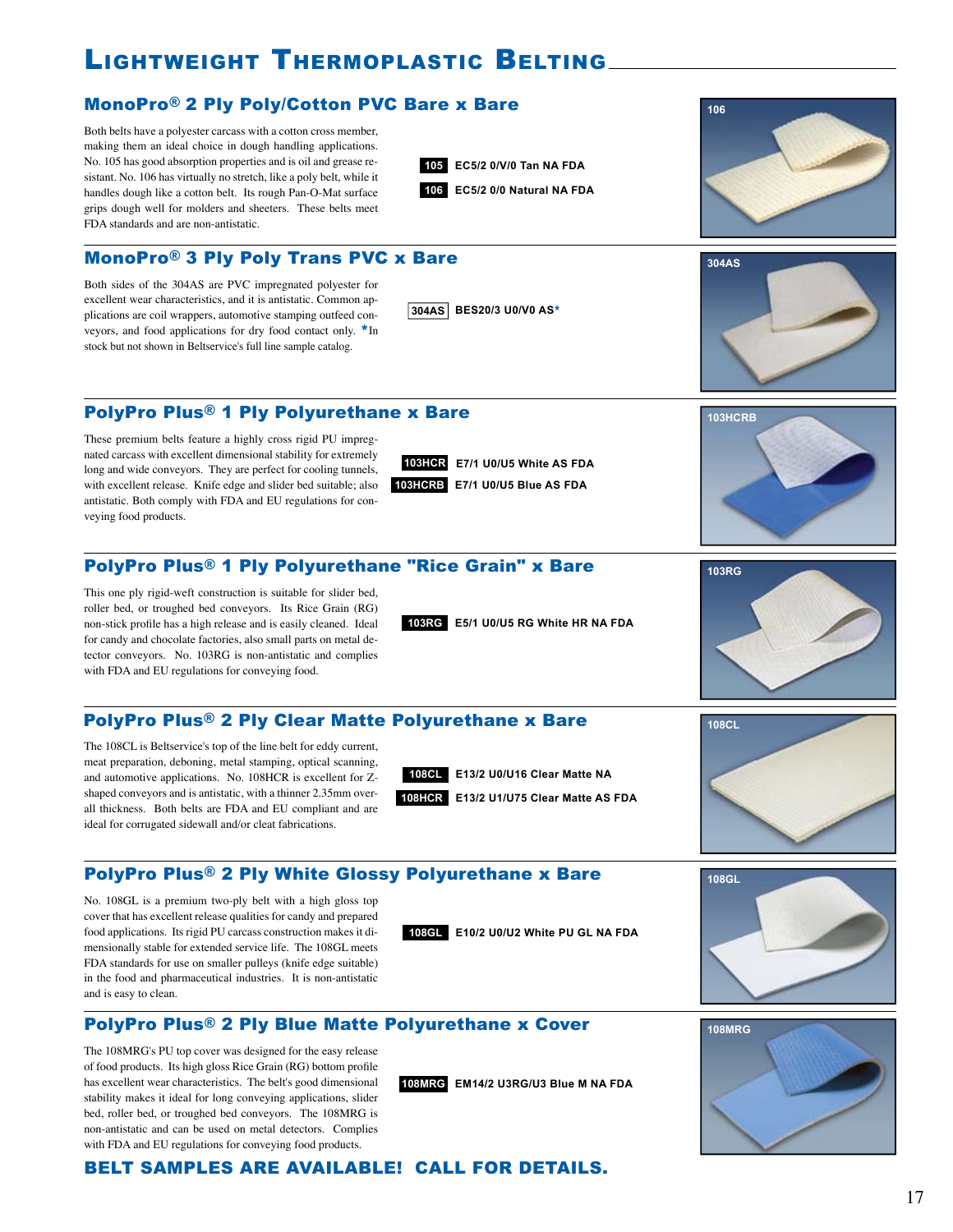## LIGHTWEIGHT THERMOPLASTIC BELTING

#### HIGH FREQUENCY PVC AND PU CLEATS

Our newest generation of cleats has been designed for use with thermoplastic belting in a wide range of applications. These new cleats come in three groups:

- (1) SBT Standard Base PVC T-Cleats for general, FDA, and non-food applications.
- (2) MBT Medium Base PVC T-Cleats for general, FDA, and non-food applications. Ideal for 2" pulleys and above.
- (3) NBT Narrow Based PU T-Cleats for general and FDA food applications with small pulley diameters. For pulley applications below 2" see thermoplastic specifications on pages 56-59.

#### MonoPro® 2 Ply Polyurethane x Bare

These are all purpose FDA compliant food belts designed for use in direct food contact and general purpose light duty conveying systems. White No. 108B is non-antistatic and an excellent metal detector belt. Their PU impregnated bottom fabric seals off the ingress of oils, fats, and particulate that cause delamination and shrinkage. Blue No. 108BPU is antistatic. \*In stock but not shown in Beltservice's full line sample catalog.

#### MonoPro® 2 Ply Inverted Pyramid x Bare

This belt's inverted pyramid (IP) top cover increases the grip on product, making it excellent for slight inclines or declines. No. 109 is resistant to mild solvents, oils, greases, and salt. It is often used to convey vegetables and fish. In the baking industry, No. 109 is used for handling breads, cookies & crackers, and is ideal for sheeters and molders for pastry and dough.

#### MonoPro® 2 Ply White PVC x Bare

A heavier construction multifilament belt ideal for troughing and power turn applications. It offers greater resistance to cutting and abrasion. Often used in baking, cheese processing, and for conveying fish and vegetables. Used in small surge bins in soap and cereal manufacturing. This FDA approved belt is resistant to vegetable and fish oils and mild solvents. \*In stock but not shown in Beltservice's full line sample catalog.

#### MonoPro® 2 Ply Green PVC x Bare

No. 111A's abrasion resistant PVC cover is ideal for use on fiberglass in box board plants. It is also antistatic and can be used for conveying electronic parts. No. 111B is non-antistatic, designed for cleat and sidewall belt applications on eddy current machines. \*In stock but not shown in Beltservice's full line sample catalog.



Nos. 113 and 113D offer good resistance to oils, fats, and solvents; both are antistatic; and both have durable PU top covers, making them excellent belts for metal stamping and parts conveying. Their heavy PU covers and fabric impregnation provide longterm strength and small pulley capacity. The 113D's top cover has a gloss finish and it is also FDA approved for the transport of unpacked foodstuffs.



**E8/2 0/V5 Green AS 111A**

**110 EF13/2 U0/V8 White FDA**\*

**109 E12/2 0/V7 White IP FDA**

**111B E12/2 0V1 Green PVC Gloss NA**\*

**108BPU E8/2 U0/U3 Blue FDA AS**













No. 107ASB has a high strength polyester carcass, high grade PVC top cover, and is antistatic. Also antistatic matte finish No. 112, is used extensively for checkout counter applications, is easy on inspectors' eyes, and also used for conveying electronic parts. No. 114 is a heavy duty general purpose belt with thick PVC top cover; it can be troughed where needed.\*In stock but not shown in Beltservice's full line sample catalog.

**107ASB E12/2 0/V5 Black AS**\* **112 E8/2 0V5 Black M AS**

**114 EM13/2 0/V10 Black NA**\*



#### BELT SAMPLES ARE AVAILABLE! CALL FOR DETAILS.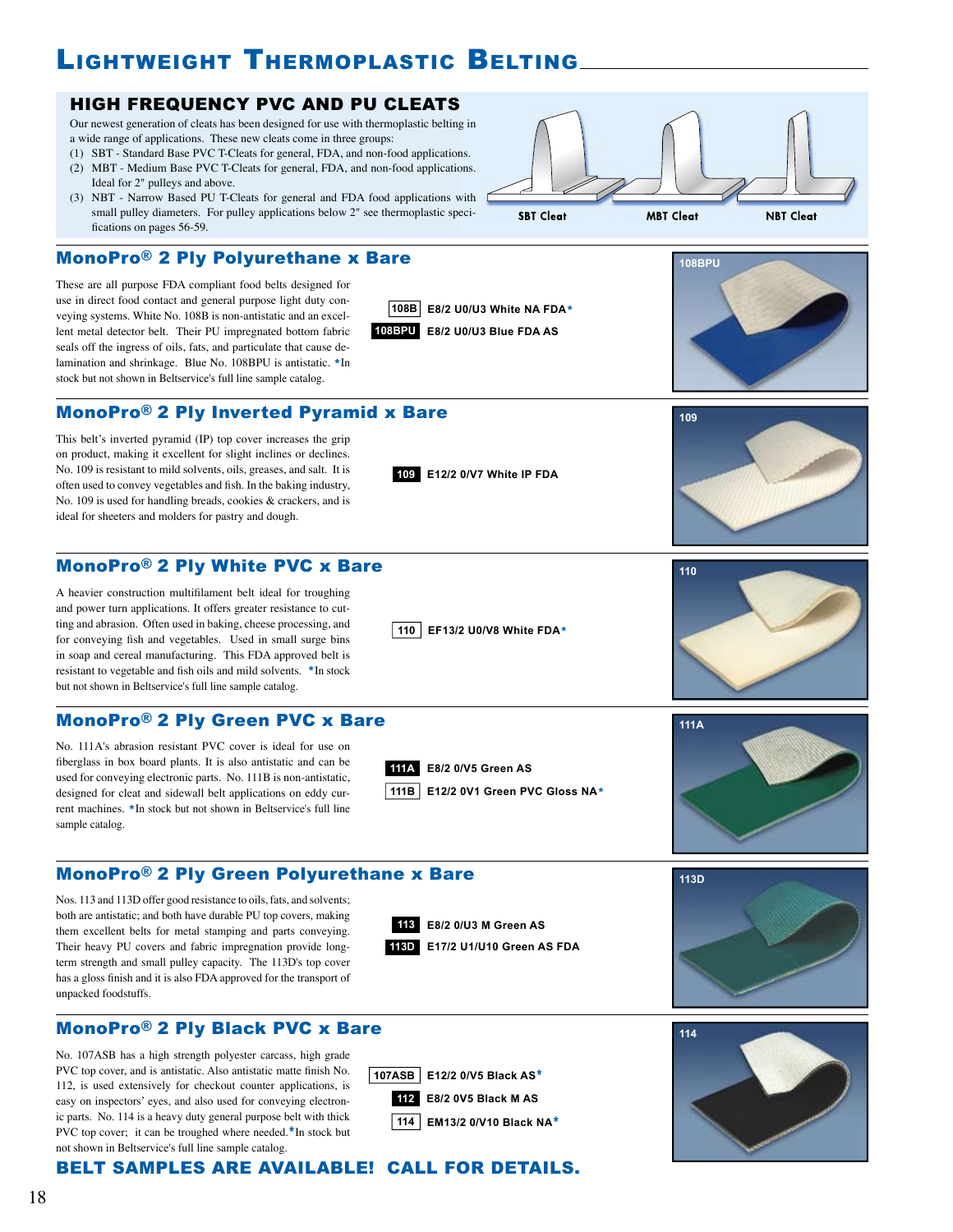## lighTWeighT TherMoplasTic BelTing

#### MonoPro® 2 & 3 Ply Green PVC x IP

The 115 and 115A are general purpose conveyor belts used when a cover is needed on both sides. They have a smooth PVC top cover with inverted pyramid (IP) bottom cover; commonly seen in material handling applications and on roller bed conveyors. Two ply No. 115 is antistatic, while heavier 115A is a non-antistatic three ply belt.  $*$ In stock but not shown in Beltservice's full line sample catalog.

The soft PVC roughtop cover makes No. 116 a good choice for incline/decline applications. The 116 is ideal for situations requiring smaller pulley diameters. This versatile belt is often used in the corrugated box board industry and in case sealers. It features a polyester carcass with monofilament construction

to eliminate stretching and edge curl.







**116B**

**116J**

#### MonoPro® 2 & 3 Ply Sticky Top x Bare

MonoPro® 2 Ply Green PVC Roughtop x Bare

The soft durometer "sticky top" (ST) cover of the 116A is ideal for elevating. Both belts are very popular in conveying packages and box board. Since there is no profile that must be compressed to elevate, lightweight products are gripped as well as heavier ones. No. 116B has improved abrasion resistance and is excellent for heavy load applications where impact and extreme service conditions are common. Both belts are antistatic.

**E15/2 0/V20 AS Blue PVC x B 116A E22/3 0/ASV20 Gray ST 116B**

**116 E9/2 0/AS/V40 Green PVC RT NA**

#### MonoPro® 2 Ply Green PVC Jink Roughtop x Bare

The 116J has a soft PVC top cover profile that makes it great for incline/decline applications. It is used in distribution centers for sorting, indexing, and case taper belts. The top cover is designed to reduce noise on snub rollers and to eliminate the vibration or jumping effect from small diameter snub rollers. Consider this belt for applications needing small pulleys. \*In stock but not shown in Beltservice's full line sample catalog.

#### MonoPro® 3 Ply White PVC x Bare

Three plies of non-antistatic monofilament polyester make No. 117 ideal for the toughest food handling applications. Resistant to mild solvents, vegetable and fish oils, it can also be used in heavy duty corrugated box board manufacturing and in vacuum applications. The 117A is a highly cross rigid (HCR) belt, designed for use on horizontal-to-incline and "Z" type conveyor configurations; it is antistatic, and can handle small pulley diameters.



**116J E10/2 0/V37 Green Jink RT x QW NA**\*

## **117**

## THERMOPLASTIC ABBREVIATION KEY

- AS = Antistatic
- $B =$  Bare Fabric
- CU = Cast Urethane Finger
	- Splice
- $E$  = Polyester EC = Polyester Cotton
- $EMB = Square Profile$
- ES = Spun Polyester
- $FI = Fabric$  Impression Profile
- **FS** = Friction Surface
- $G =$  Gloss Finish
- $HC = Hard Cover$
- **HCR** = Highly Cross Rigid
- **HST** = Heavy Saw Tooth
- $HT = High Temp$
- $HTEX =$  Heavily Textiled Profile
- IP = Inverted Pyramid IWP = Interwoven Polyester
- $KE$  = Klean Edge (Fray Resistant)
- LG = Longitudinally Grooved
- **LST** = Light Saw Tooth
- **LTEX** = Light Textiled Profile
	- $M =$  Matte Finish
- $\text{Mod} = \text{Modified} 1 \text{ Ply High}$ Strength Fabric
- $Mono = Monofilament Yarn$
- $MTEX = Median Textiled Profile$
- **Multi** = Multifilament Yarn
- NBR = Nitrile
- $NM = Non-Markina$
- **NRT** = Nitrile Rough Top
- **NST** = Nitrile Smooth Top
- **NTR** = Nitrile Rubber
- $NW = Non-Woven$
- $\bullet$  = Bare Fabric **OSM** = Oil Service Medium
	-
- PLY/CTN = Polyester/Cotton Blend
	- Poly = Polyester
- -
	- PU = Polyurethane
- **PU Imp** = PU Impregnated PVC = Poly Vinyl Chloride
	- QW = Quiet Weave
	- RC = Release Cover
	- $RT$  = Rough Top Profile
	- SC = Smooth Cover
	- SI = Silicone Cover
	- Spun = Spun Polyester
	- ST = Sticky Top
- **STNM** = Smooth Top Non-Marking
	- UO = PU Impregnated
	- $V5 = 5$ mm PVC
	- VO = PVC Impregnated

20

**117A E15/3 0/V5 HCR White PVC** 

**117 E13/3 0/V10 White FDA NA**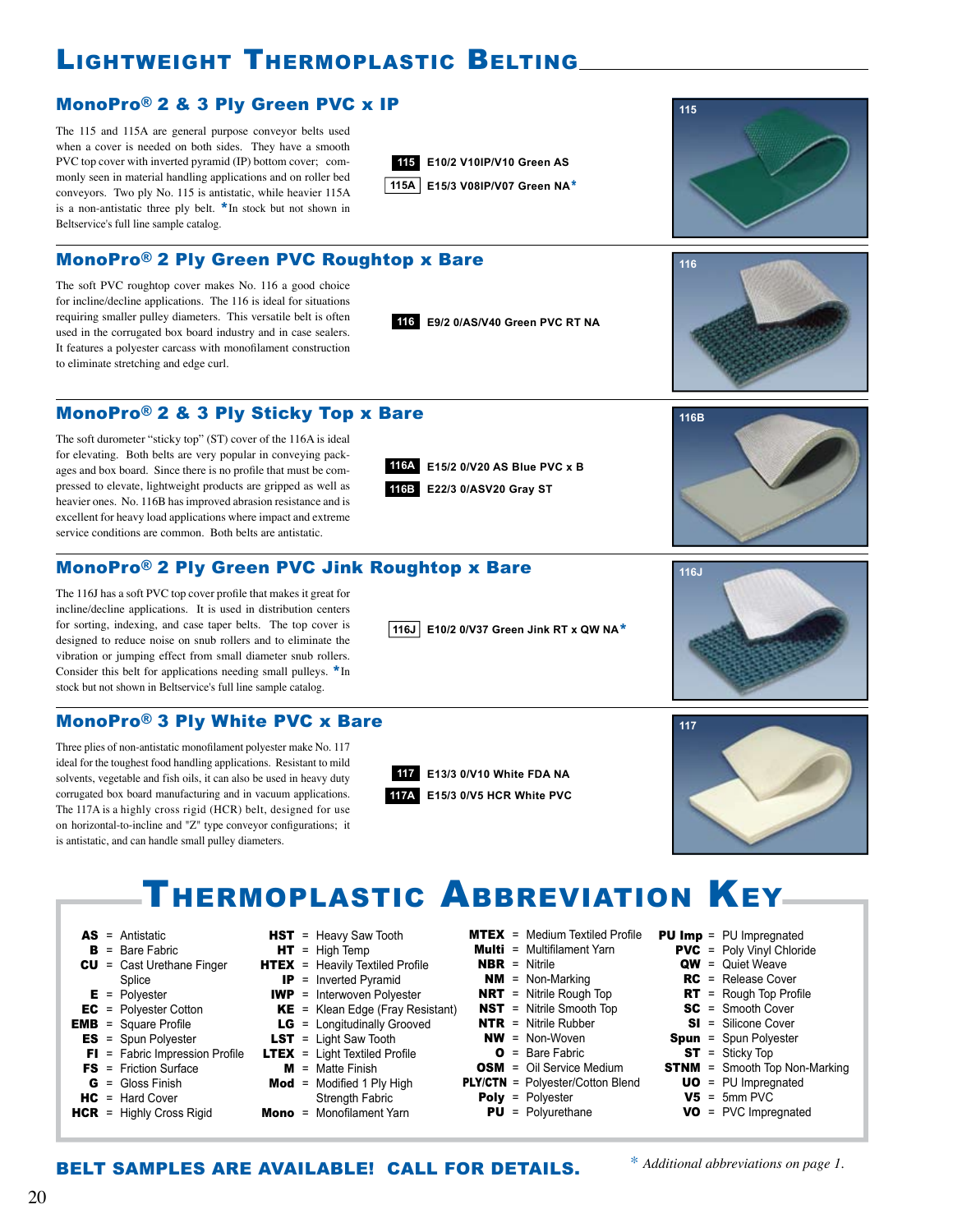## lighTWeighT TherMoplasTic BelTing

#### MonoPro® PVC Longitudinally Grooved x Bare

The 118 is a premium incline /decline belt. Made of high grade PVC, it is abrasion resistant and antistatic. Not shown are belts 118FR, 118R and 118W. No.118FR is flame retardant and antistatic, with a quiet weave (QW) bottom cover. The 118R offers a heavier high grip 4.5mm-thick red top cover. No. 118W is a non-antistatic FDA approved food processing belt. \*In stock but not shown in Beltservice's full line sample catalog.



**118LT E10/2 0/V13 Green LT x B QW**

#### MonoPro® 2 Ply Poly Green PVC Lattice x Bare

The 118LT belt consists of a soft 35 Shore A durpmeter lattice top cover profile. It is excellent for high grip on incline or decline conveyors, indexing, or high speed sorter lines in distribution centers. The pulley side has a low noice polyester monofilament carcass that is preferred for reducing the decibal levels in distribution centers.

#### Woven Nylon Green NBR Cover Both Sides

Used in the printing and paper industries, wood working, and light manufacturing. Excellent for the positive transport of products. Its top and bottom NBR covers provide good oil and abrasion resistance and are non-marking. No. 122 is suitable for slider beds and more rugged applications. It is antistatic.

#### MonoPro® 3 Ply White PVC Cover x Cover

No. 146 is designed for the transport of unpackaged sugar and is flame retardant. It is an excellent choice for bucket elevators in flour mills, citrus and preserves industries. The top cover has a smooth, gloss finish while the bottom cover is matte. Its antistatic polyester multifilament construction is suited for troughed conveyors utilizing support rollers for maximum flexibility.

#### MonoPro® 2 Ply Poly White PVC Sawtooth x Bare

The 2B1 meets FDA standards. Its sawtooth cover features a high grip 55 Shore-A PVC compound which is ideal for incline/ decline food handling applications; non-antistatic. The belt can be finger spliced, step spliced, or joined with mechanical fasteners. Its broad working temperature range is between 14° and 176° F. \*In stock but not shown in Beltservice's full line sample catalog.

#### MonoPro® 2 Ply Silicone x Bare

These 2 ply belts have a smooth silicone top cover. No. 2B7 has an excellent release cover and in some applications can handle environments greater than 180°F. The 2B7 will release difficult products such as caramel and chocolate. No. 2B8 is used to convey product in environments with elevated temperatures, also in situations as low as -22 $\degree$  F. It is highly flexible and can be spliced in the traditional mechanical or endless methods.

#### MonoPro® 2 Ply Clear PU x Bare

The 2B11 meets FDA standards and is an excellent choice for abusive applications requiring a cut resistant cover. It is ideal for use in metal stamping, brick and tile plants, wood, glass, and recycling applications (such as eddy current systems). The clear polyurethane cover offers a high degree of abrasion and cut resistance and it is antistatic.

**122 Nylon Core NBR Covers Both Sides**

**146 E15/3 P1/P2 White PVC C x C Matte FR**



**2B1 E13/2 0/V3 White ST FDA NA**\*

**2B7 E10/2 U0/SI2 AS FDA**

**2B8 E8/2 0/SI2 HT AS FDA**

**2B11 E10/2 0/V/15 AS FDA**







# **118**



**122**